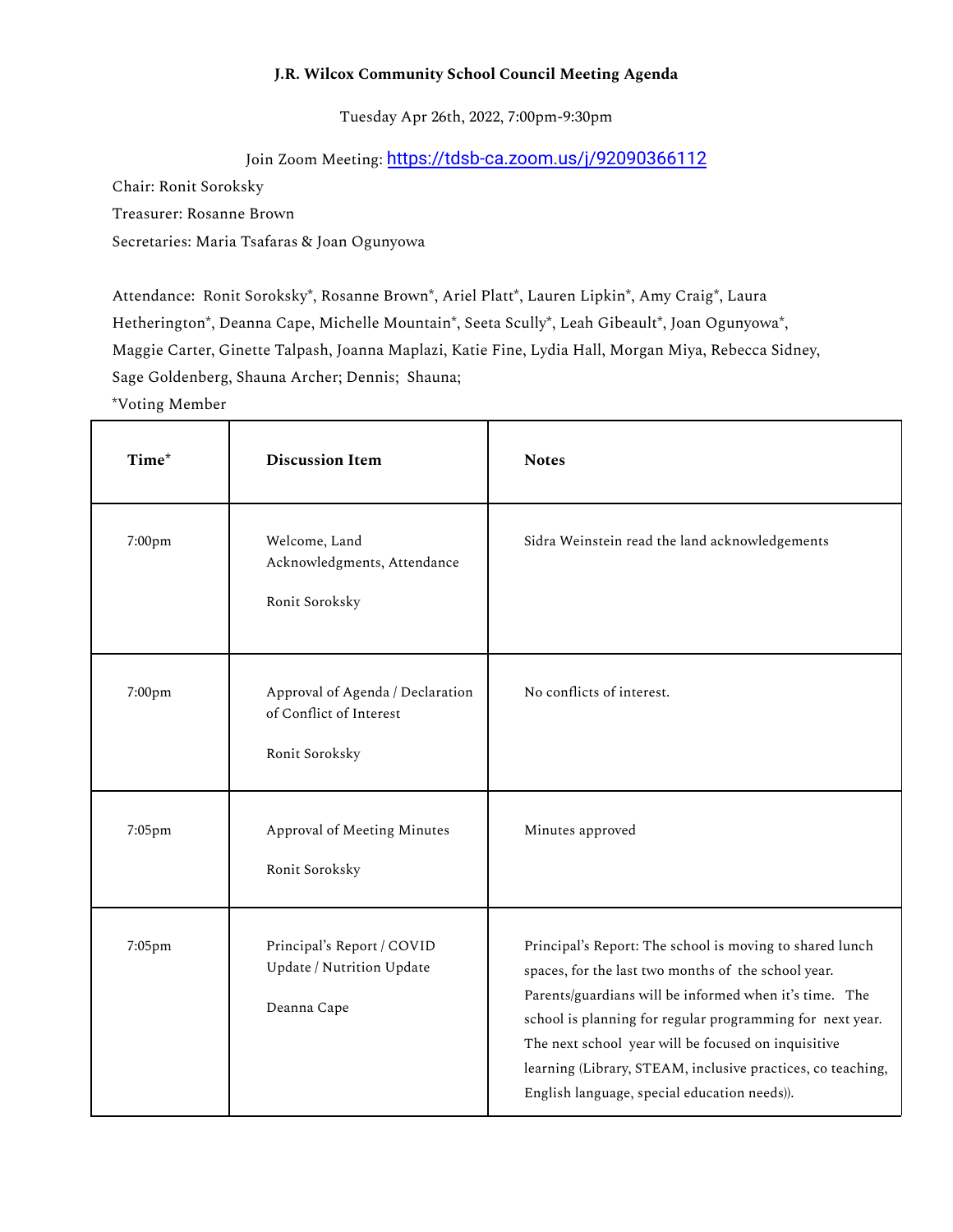|        |                                     | Communication (google form) will be sent out to parents<br>on class placements for next year.                                                                                                                                                                 |
|--------|-------------------------------------|---------------------------------------------------------------------------------------------------------------------------------------------------------------------------------------------------------------------------------------------------------------|
|        |                                     | COVID 19: The school continues to provide rapid antigen<br>tests to symptomatic students. No major changes to<br>existing protocols.                                                                                                                          |
|        |                                     | Indigo grant: The school has not heard back from Indigo.<br>Two teachers were able to get some book donations from<br>the air canada center.                                                                                                                  |
|        |                                     | Nutrition program: The plan is to transition the school<br>back to what it had initially (pre covid) to have more diverse<br>foods for children. A local nutrition council will be<br>required whether as a standalone group or part of the<br>school council |
| 7:20pm | Teacher's Report<br>Amy Craig       | There has been a lot of staff shortages. Parents/guardians<br>should be patient with the school<br>No update on grants                                                                                                                                        |
| 7:30pm | Treasurer's Report<br>Rosanne Brown | Please see below for the April Treasurer's Report<br>Notes are attached for specific items.                                                                                                                                                                   |
|        |                                     |                                                                                                                                                                                                                                                               |
|        |                                     | Amendment to Vote- for additional funds to pay for the<br>silent auction online platform (Originally voted for \$60 US<br>and cost was \$100 US - \$131.74)                                                                                                   |
|        |                                     | Ariel Platt-approve                                                                                                                                                                                                                                           |
|        |                                     | Joan Ogunyowa-approve                                                                                                                                                                                                                                         |
|        |                                     | Lauren Lipkin- approve<br>Leah Gibeault-approve                                                                                                                                                                                                               |
|        |                                     | Rosanne Brown-approve                                                                                                                                                                                                                                         |
|        |                                     | Seeta Scully-approve                                                                                                                                                                                                                                          |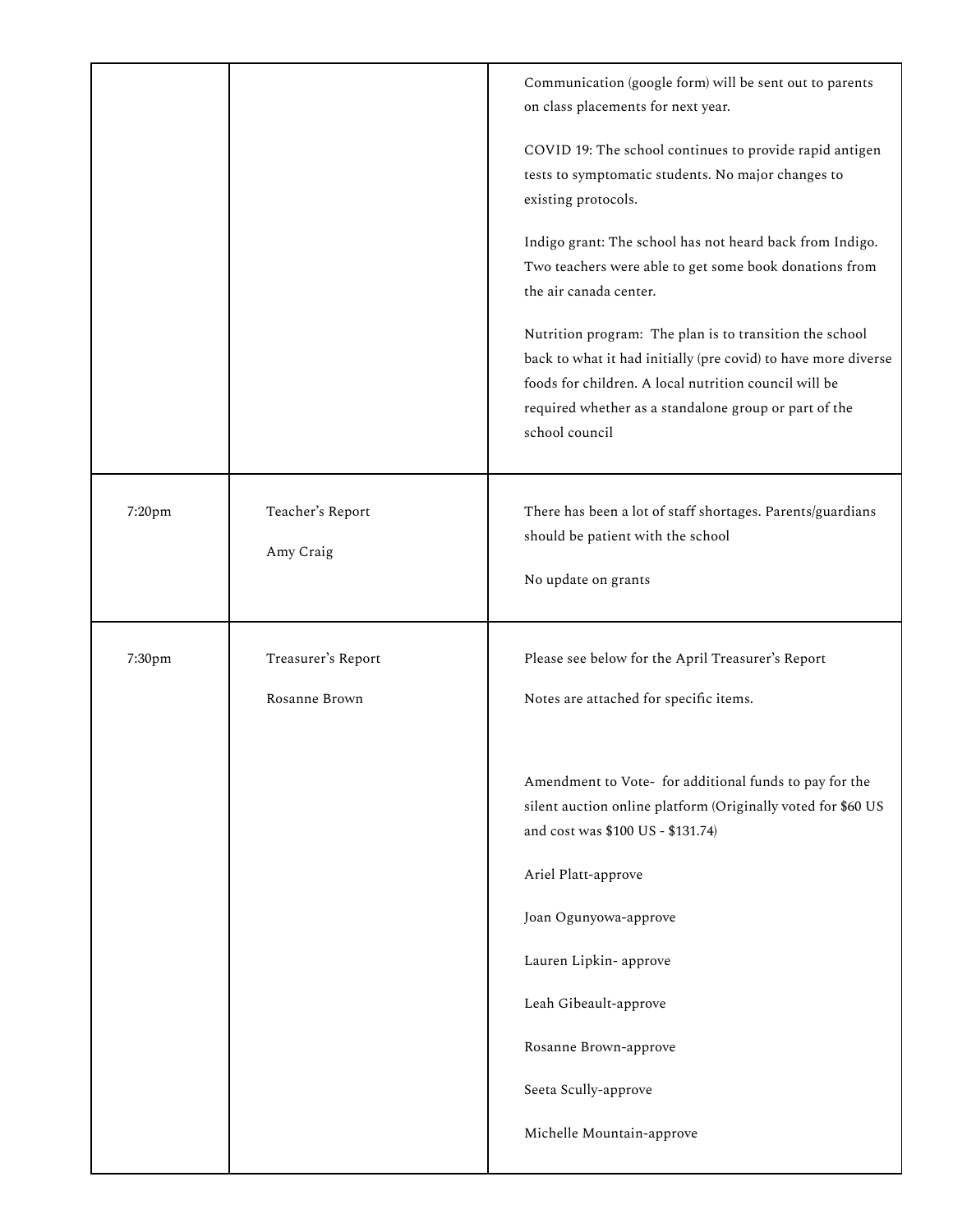|        |                                                                                                                                                                    | Amy Craig/Laura Hetherington - approve<br>Question on near 300 for Flipgive<br>Maggie: Have we been able to fully collect from the<br>auction, or do we have outstanding balances? Yes 100%<br>collected                                                                                                                                                                                                                                                                                                                                                                                                                                                                                                                                                                                                                                                                                                                                                                                                 |
|--------|--------------------------------------------------------------------------------------------------------------------------------------------------------------------|----------------------------------------------------------------------------------------------------------------------------------------------------------------------------------------------------------------------------------------------------------------------------------------------------------------------------------------------------------------------------------------------------------------------------------------------------------------------------------------------------------------------------------------------------------------------------------------------------------------------------------------------------------------------------------------------------------------------------------------------------------------------------------------------------------------------------------------------------------------------------------------------------------------------------------------------------------------------------------------------------------|
| 7:30pm | Quick Updates:<br>Ronit Soroksky / Lauren Lipkin<br>Playground, Pizza Day, June<br>Event, Teacher Appreciation,<br>2022/2023 Planning<br>Spend Proposal Discussion | Playground: Council is keen to support the playground project.<br>The school In talks with the council. Actively seeking funds and<br>requested the school council contact email, If funds are<br>available the work will start next year.<br>Interested persons to post yes in the chat<br>Sage Goldenberg<br>Seeta Scully<br>Amy Craig<br>Pizza Day;   May 13th is There is a system to support<br>Send an email to the Administrator if you did not get the<br>volunteer form<br>Volunteers are welcome<br>Maggie Carter: Option for cash payment is available. Cash<br>online is preferred, other may reach the teacher.<br>Administration<br>June event is planned to bring the community together. Lauren<br>secured a \$600 donation<br>Teacher appreciation: need help to decorate the staff rooms,<br>and lawn signs<br>Offline planning for next year. Put your name in the chat if you<br>want to join - Ariel, Morgan, Rosanne, Lauren<br>Spend Proposal Discussion<br>Quick idea discussion |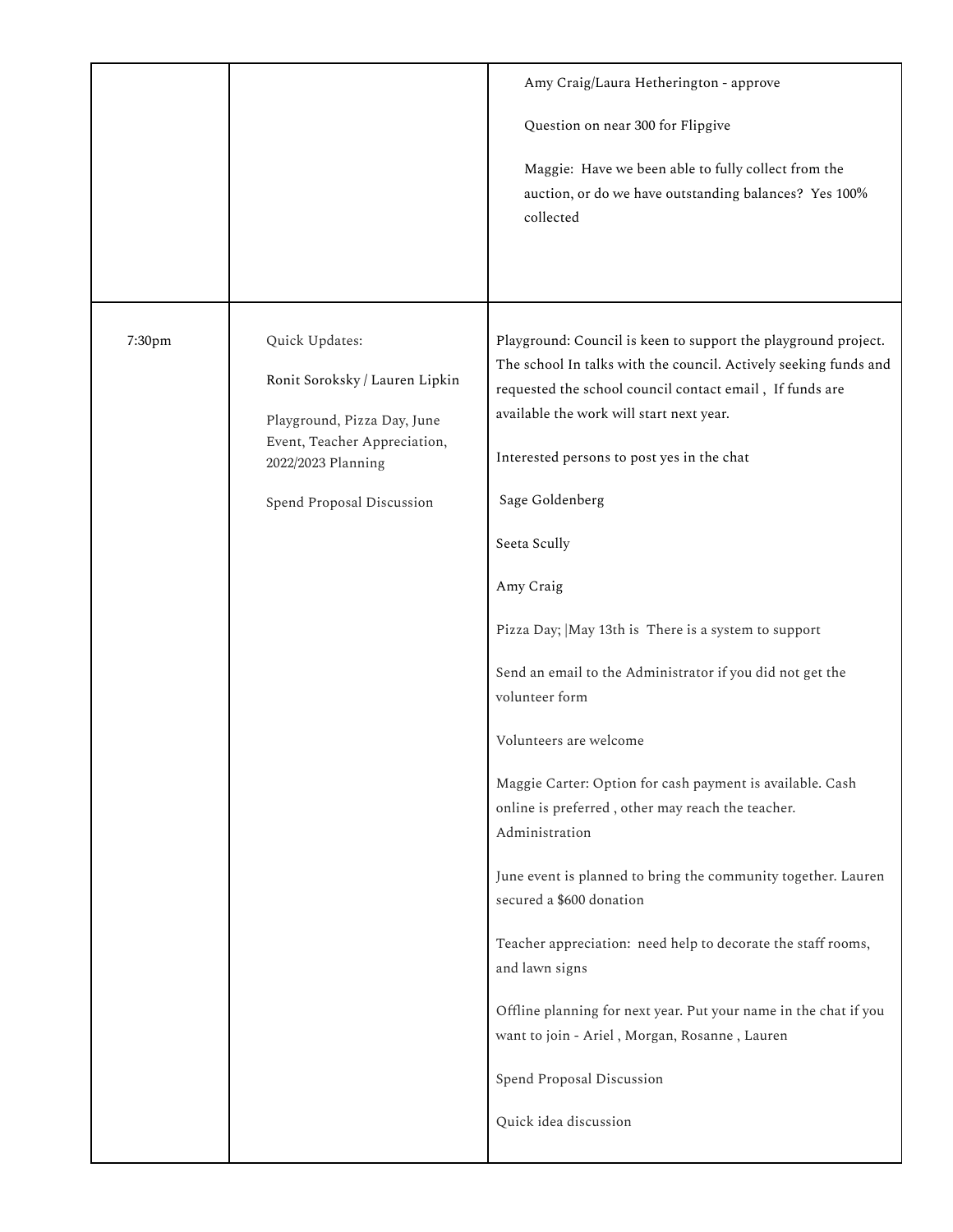|  | Books to go is based on the levels of LMNO. There are not<br>enough books for high level readers in grade 1                                                                                                                                                                    |
|--|--------------------------------------------------------------------------------------------------------------------------------------------------------------------------------------------------------------------------------------------------------------------------------|
|  | Laurel, Is there any update on the previous outstanding Wilcox<br>books. Laura will follow up . We can vote to put aside this item.                                                                                                                                            |
|  | No money left on the Indigo funds.                                                                                                                                                                                                                                             |
|  | Grad 8 Grad: Historically, SC always gave money for an average<br>of \$900 The students requested. Ariel's - the board does not<br>approve Wonderland, perhaps another option incase does get<br>approved. Amy Craig looked at the approval list and<br>Wonderlandis approved. |
|  | Sensory Items; Price point is high, and can be negotiated.                                                                                                                                                                                                                     |
|  | Is there a chance of reaching out to professionals                                                                                                                                                                                                                             |
|  | Voting for Items for Voting Members Present                                                                                                                                                                                                                                    |
|  | Need to allocate approximately half the funds for Technology as<br>this was advertised to both donors and bidders as to what the<br>money would go towards from the silent auction                                                                                             |
|  | STEAM: Approved for up to \$4900.00 - unanimous<br>Ariel, Ronit, Rosanne, Joan, Lauren, Amy/Laura, Leah, Michelle                                                                                                                                                              |
|  | Books to Go: Approved for up to \$230.00 - unanimous<br>Ariel, Ronit, Rosanne, Joan, Lauren, Amy/Laura, Leah, Michelle                                                                                                                                                         |
|  | Outdoor Tent: Approved for up to \$400 - unanimous<br>Ariel, Ronit, Rosanne, Joan, Lauren, Amy/Laura, Leah, Michelle                                                                                                                                                           |
|  | Grade 8 Graduation: Approved for up to \$515.00 - unanimous<br>Ariel, Ronit, Rosanne, Joan, Lauren, Amy/Laura, Leah, Michelle                                                                                                                                                  |
|  | Outdoor Speakers: Approved for up to \$800.00 - unanimous<br>Ariel, Ronit, Rosanne, Joan, Lauren, Amy/Laura, Leah, Michelle                                                                                                                                                    |
|  | Inclusivity, Mental Health, EDI Speakers/Program;                                                                                                                                                                                                                              |
|  | Approved for up to \$2000.00<br>Ariel, Ronit, Rosanne, Joan, Lauren, Amy/Laura, Leah, Michelle                                                                                                                                                                                 |
|  | Whole School - Student Activity: Approved for up to \$4500.00<br>Ariel, Ronit, Rosanne, Joan, Lauren, Amy/Laura, Leah, Michelle                                                                                                                                                |
|  | A total of up to \$13,345 has been voted upon                                                                                                                                                                                                                                  |
|  |                                                                                                                                                                                                                                                                                |